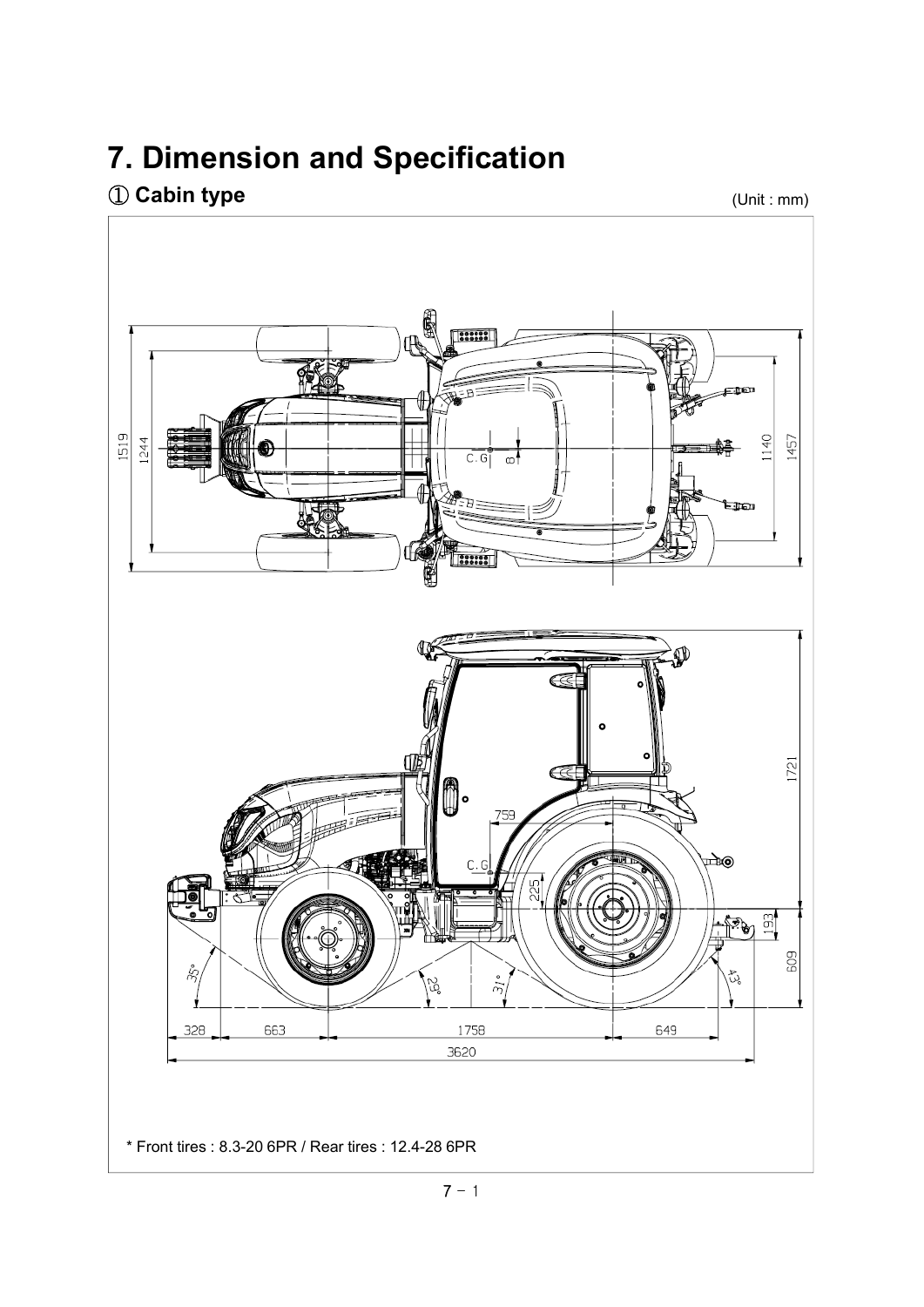(Unit : mm)

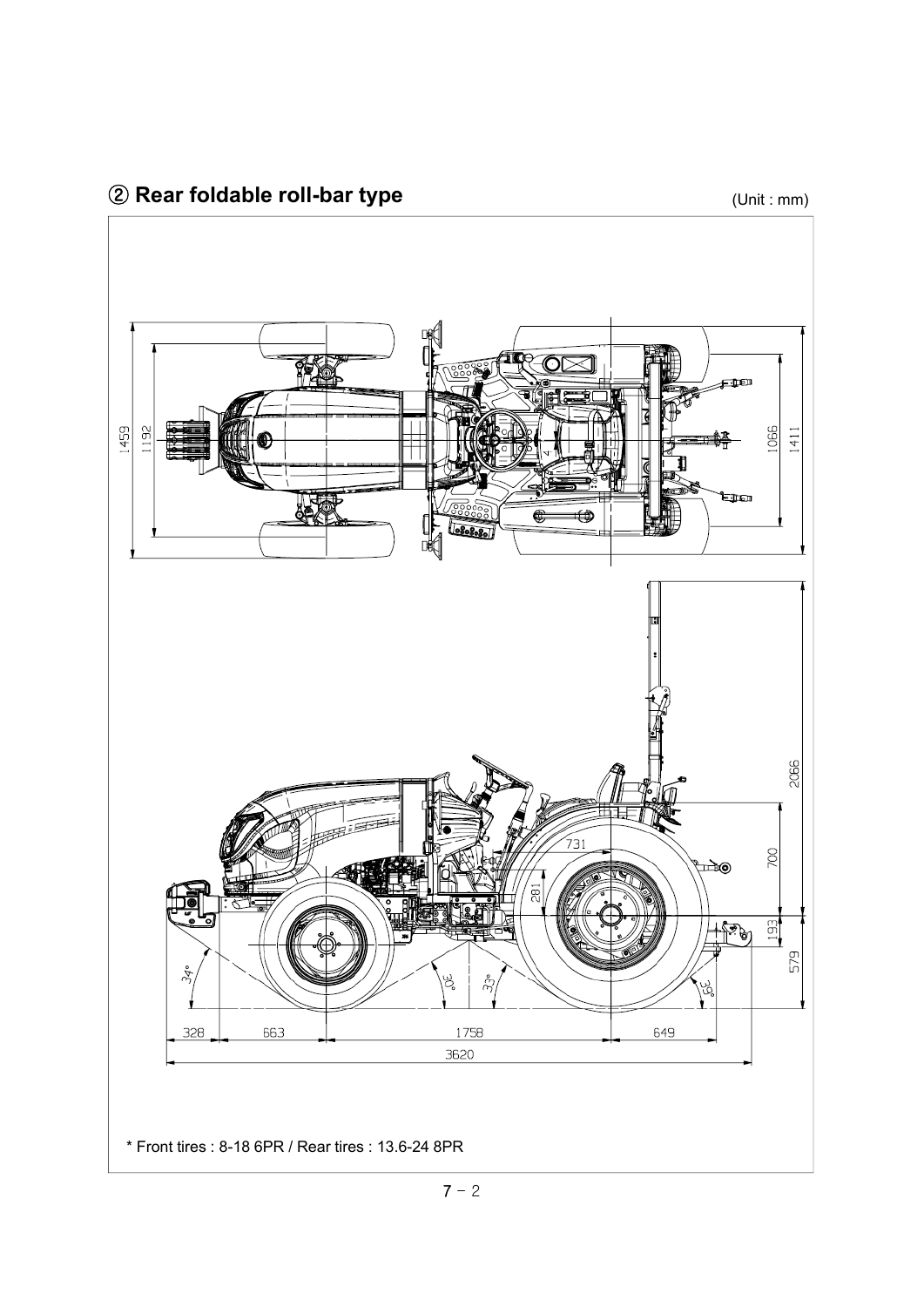(Unit : mm)

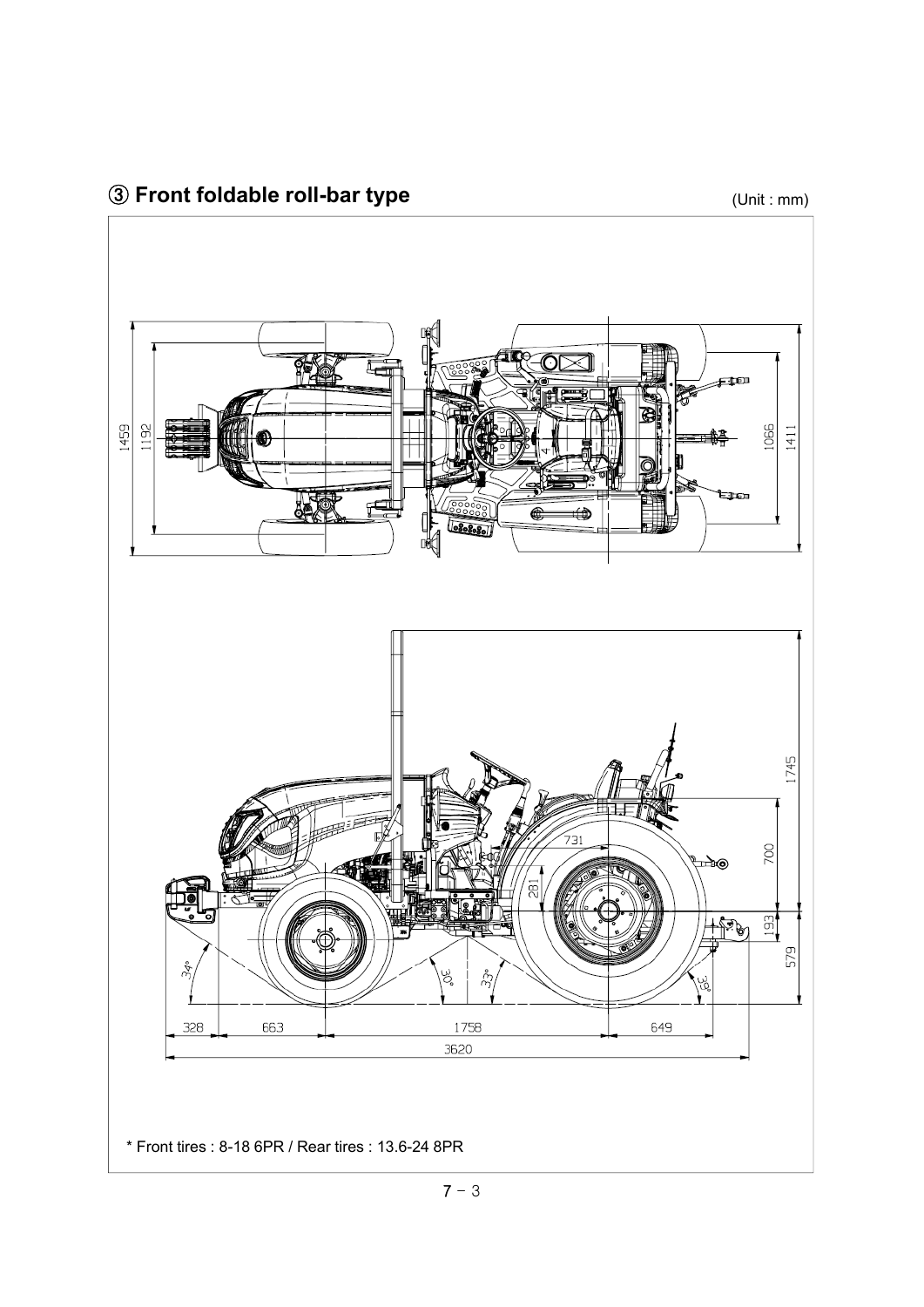|                                        |                            | <b>MT3.45</b>                                                                   | MT3.50       | MT3.55       | <b>MT3.60</b> |  |
|----------------------------------------|----------------------------|---------------------------------------------------------------------------------|--------------|--------------|---------------|--|
| <b>WEIGHT</b>                          | Roll-bar                   | 1720kg (3792 lb)                                                                |              |              |               |  |
|                                        | <b>CABIN</b>               | 1950kg (4299 lb)                                                                |              |              |               |  |
|                                        | Weight distribution        | Front: Rear = $0.42$ : $0.58$ (Roll-bar), Front: Rear = $0.43$ : $0.57$ (Cabin) |              |              |               |  |
|                                        | <b>Bumper/Front weight</b> | 21kg (46.3 lb) / 20kg (44.1 lb) x 4ea (optional)                                |              |              |               |  |
|                                        | Model                      | L3CRV-T10A                                                                      | L3CRV-T9A    | L3CRV-T8     | L3CRV-T7      |  |
|                                        | <b>Type</b>                | 4-stroke, vertical, water cooling, CRDI                                         |              |              |               |  |
|                                        | No. of cylinder            | 3                                                                               |              |              |               |  |
| <b>ENGINE</b>                          | Diameter x stroke          | 88x103 (3.46x4.06 in)                                                           |              |              |               |  |
|                                        | Displacement               | 1879cc (114.7 in <sup>3</sup> )                                                 |              |              |               |  |
|                                        | Compression ratio          | 17:1                                                                            |              |              |               |  |
|                                        | Engine speed               | $850 \sim 2800$ rpm                                                             |              |              |               |  |
|                                        | Maximum torque             | 162 N.m@1600                                                                    | 167 N.m@1600 | 174 N.m@1600 | 188 N.m@1600  |  |
|                                        | Rated power                | 31.3 kW@2600                                                                    | 35.1 kW@2600 | 38.8 kW@2600 | 42.5 kW@2600  |  |
| INECT<br>TOECT<br>ᆩ<br>듬<br><u>TEM</u> | <b>Type</b>                | Delphi CRDI (Common Rail Direct Injection)                                      |              |              |               |  |
|                                        | Fuel filter                | Replaceable cartridge type                                                      |              |              |               |  |
|                                        | Injection order            | $1 - 3 - 2$                                                                     |              |              |               |  |
| $\frac{1}{8}$                          | <b>Type</b>                | <b>Forced circulation</b>                                                       |              |              |               |  |
| <b>RICATION</b><br><b>YSTEM</b>        | Pump                       | Trochoid gear pump                                                              |              |              |               |  |
|                                        | Filter                     | Replaceable cartridge type                                                      |              |              |               |  |
|                                        | Pump                       | Centrifugal type                                                                |              |              |               |  |
| SYSTEM<br>SYSTEM                       | Temperature control        | Thermostat                                                                      |              |              |               |  |
|                                        | Air cleaner                | Dry                                                                             |              |              |               |  |
| <b>TRANSMISSION</b>                    | <b>Type</b>                | F16xR16 Mechanical / F32xR16 Mechanical with creeper / HST                      |              |              |               |  |
|                                        | Main clutch                | Dry single clutch for Mechanical only                                           |              |              |               |  |
|                                        | Forward / Reverse          | Synchro-shuttle type for Mechanical / HST pedals                                |              |              |               |  |
|                                        | Differential lock          | Mechanical pedal type                                                           |              |              |               |  |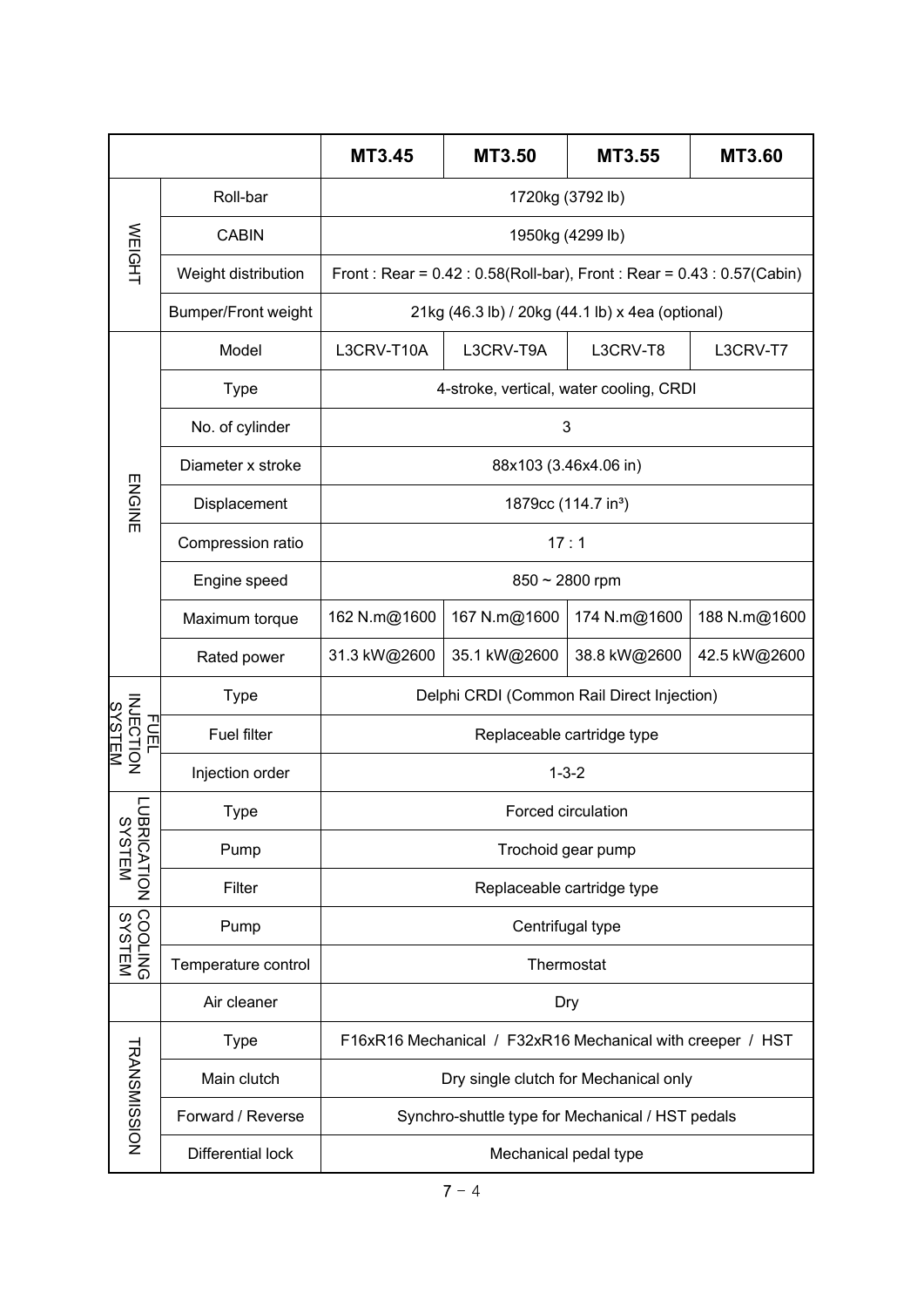|                       |                                                         | <b>MT3.45</b>            | MT3.50                                                                                                                     | <b>MT3.55</b>       | <b>MT3.60</b> |  |  |
|-----------------------|---------------------------------------------------------|--------------------------|----------------------------------------------------------------------------------------------------------------------------|---------------------|---------------|--|--|
| PTC                   | <b>Type</b>                                             |                          | Independent PTO with wet disk clutch / GSP (optional)                                                                      |                     |               |  |  |
|                       |                                                         | No. of speed             | 3 speed gears (optional)                                                                                                   |                     |               |  |  |
|                       | PTO / Engine                                            |                          | $1st$ speed : 540 rpm / 2409 rpm<br>2 <sup>nd</sup> speed: 540 rpm / 1710 rpm (540E PTO)<br>3rd speed: 1000 rpm / 2381 rpm |                     |               |  |  |
| <b>HYDRAULIC LIFT</b> | 3 Point linkage                                         |                          | CAT1                                                                                                                       |                     |               |  |  |
|                       | Draft load detection                                    |                          | <b>Upper link</b>                                                                                                          |                     |               |  |  |
|                       | Lowering speed<br>control and cylinder<br>fixing device |                          | Down speed control valve                                                                                                   |                     |               |  |  |
|                       |                                                         | Pump                     | Gear pump type, Engine drive                                                                                               |                     |               |  |  |
|                       | Rated oil flow                                          |                          | 30.9LPM (8.2GPM)                                                                                                           |                     |               |  |  |
|                       | System pressure                                         |                          | 17.5MPa (2538psi)                                                                                                          |                     |               |  |  |
|                       | Lift                                                    | Lower link<br>end        | 1250 kgf (2756 lbf)                                                                                                        |                     |               |  |  |
|                       | capacity                                                | 24" behind<br>lift point |                                                                                                                            | 1120 kgf (2469 lbf) |               |  |  |
|                       | <b>Type</b>                                             |                          | Double acting (Spring return type / Detent type(optional))                                                                 |                     |               |  |  |
| REMOTE<br>CONTROL     | No. of Q/coupler                                        |                          | 4EA (optional : 2 or 6EA)                                                                                                  |                     |               |  |  |
|                       | F/Loader coupler                                        |                          | Front outlet valve / Joystick loader valve (optional)                                                                      |                     |               |  |  |
|                       | <b>Type</b>                                             |                          | Hydrostatic                                                                                                                |                     |               |  |  |
|                       | Oil                                                     |                          | Transmission oil                                                                                                           |                     |               |  |  |
|                       | Min. turning radius<br>(with brake)                     |                          | 3.01m (9.88ft)                                                                                                             |                     |               |  |  |
|                       | Max. steering angle                                     |                          | $57^\circ$                                                                                                                 |                     |               |  |  |
| STEERING SYSTEM       | No. of steering turns                                   |                          | 3.7 turns (lock to lock)                                                                                                   |                     |               |  |  |
|                       | Rated oil flow                                          |                          | 15.6LPM (4.1GPM)(Mechanical)<br>20.8LPM (5.5GPM)(HST)                                                                      |                     |               |  |  |
|                       | System pressure                                         |                          | 14.2MPa (2062.psi)                                                                                                         |                     |               |  |  |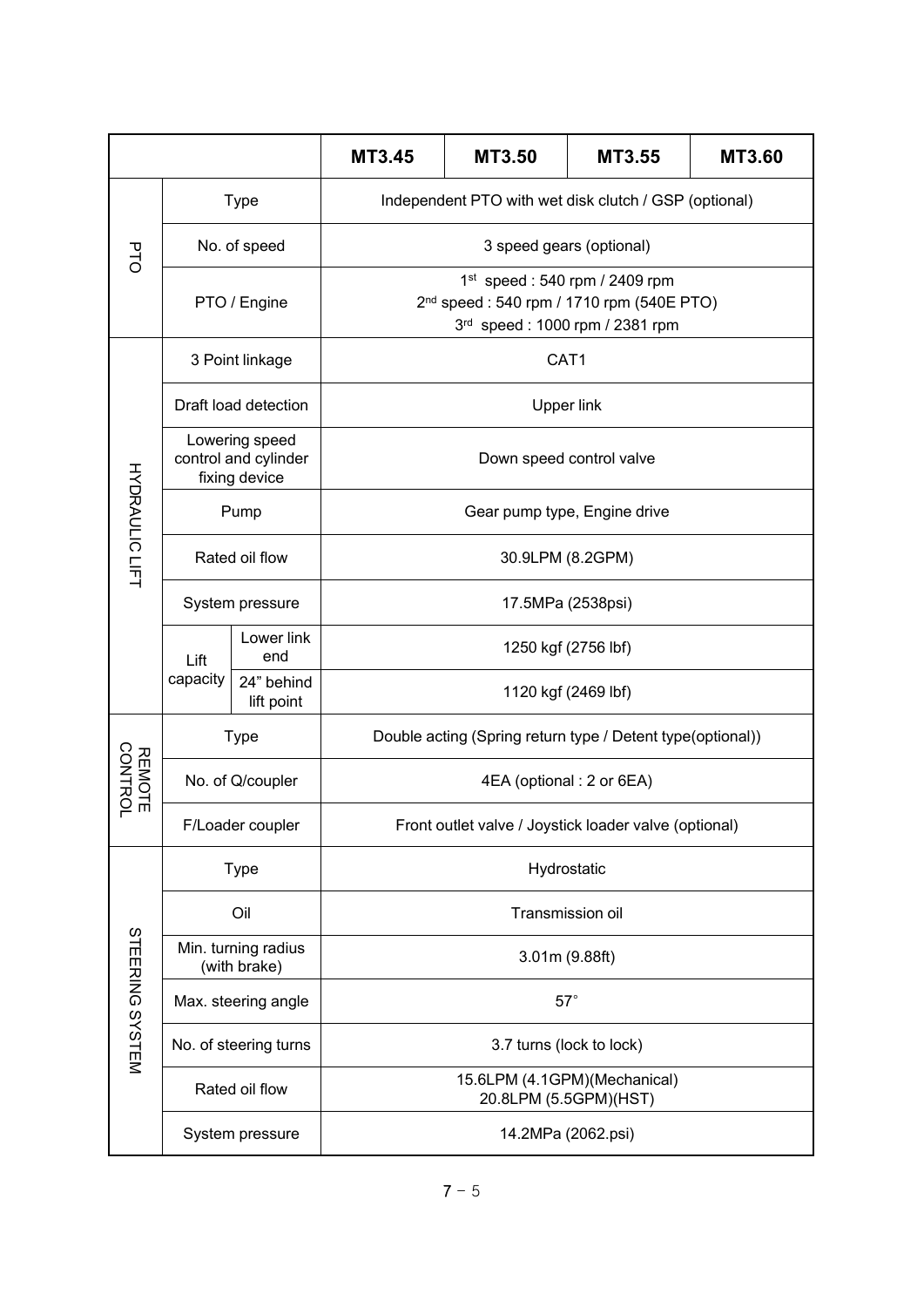|                                                                                                    |                                  | <b>MT3.45</b>                   | MT3.50                                                                         | MT3.55 | <b>MT3.60</b> |  |
|----------------------------------------------------------------------------------------------------|----------------------------------|---------------------------------|--------------------------------------------------------------------------------|--------|---------------|--|
| <b>ALTERNAT</b><br>읐                                                                               |                                  | Rated output                    | 12V - 70A                                                                      |        |               |  |
|                                                                                                    |                                  | Voltage control                 | Built-in (IC type)                                                             |        |               |  |
| BATTERY                                                                                            |                                  | Voltage                         | <b>12V</b>                                                                     |        |               |  |
|                                                                                                    |                                  | Capacity                        | 80AH                                                                           |        |               |  |
| START<br>MOTOR                                                                                     |                                  | Output power                    | 12V, 2.2kW                                                                     |        |               |  |
|                                                                                                    |                                  | Operation                       | Solenoid                                                                       |        |               |  |
|                                                                                                    |                                  | Headlights<br>(Low / High beam) | 12V 55W / 60W                                                                  |        |               |  |
|                                                                                                    |                                  | Turn signal lights<br>(front)   | 12V 21W                                                                        |        |               |  |
|                                                                                                    |                                  | Side lights (front)             | 12V 5W (Cabin)                                                                 |        |               |  |
|                                                                                                    | Turn signal lights<br>(rear)     |                                 | 12V 21W                                                                        |        |               |  |
| <b>LIGHTS</b>                                                                                      | Stop light / Taillight<br>(rear) |                                 | 12V 21W / 5W                                                                   |        |               |  |
|                                                                                                    | Work lights                      |                                 | 12V 27W (Grille) / 37.5W (Cabin) / 27W (Roll-bar)                              |        |               |  |
|                                                                                                    | Indoor light                     |                                 | 12V 10W (Cabin only)                                                           |        |               |  |
|                                                                                                    | Instrument &<br>indicator lights |                                 | <b>LED</b>                                                                     |        |               |  |
|                                                                                                    | Cold start aid                   |                                 | Glow plug                                                                      |        |               |  |
| STD<br>徽<br>AGRI.                                                                                  | Front                            |                                 | 8-18 6PR(roll-bar) / 8.3-20 6PR(cabin)                                         |        |               |  |
|                                                                                                    | Rear                             |                                 | 13.6-24 8PR(roll-bar) / 12.4-28 6PR(cabin)                                     |        |               |  |
| WHEEL TRACK<br>ADJUSTMENT                                                                          | Front                            | <b>Tracks</b>                   | 2 tracks(roll-bar) / 5 tracks(cabin)                                           |        |               |  |
|                                                                                                    |                                  | Dimension                       | 1192~1338mm (46.9~52.7 in.) /<br>1244~1444 mm (49.0~56.9 in.)(cabin)           |        |               |  |
|                                                                                                    |                                  | <b>Tracks</b>                   | 5 tracks(roll-bar) / 4 tracks(cabin)                                           |        |               |  |
|                                                                                                    | Rear                             | Dimension                       | 1066~1266mm (42.0~49.8 in.)(roll-bar) /<br>1140~1306 mm (44.9~51.4 in.)(cabin) |        |               |  |
| ** These specifications are only general product information about standard model. Actual data may |                                  |                                 |                                                                                |        |               |  |

vary depending on the various optional product, and also can be changed at any time to improve the product qualification without any prior notification \*\*